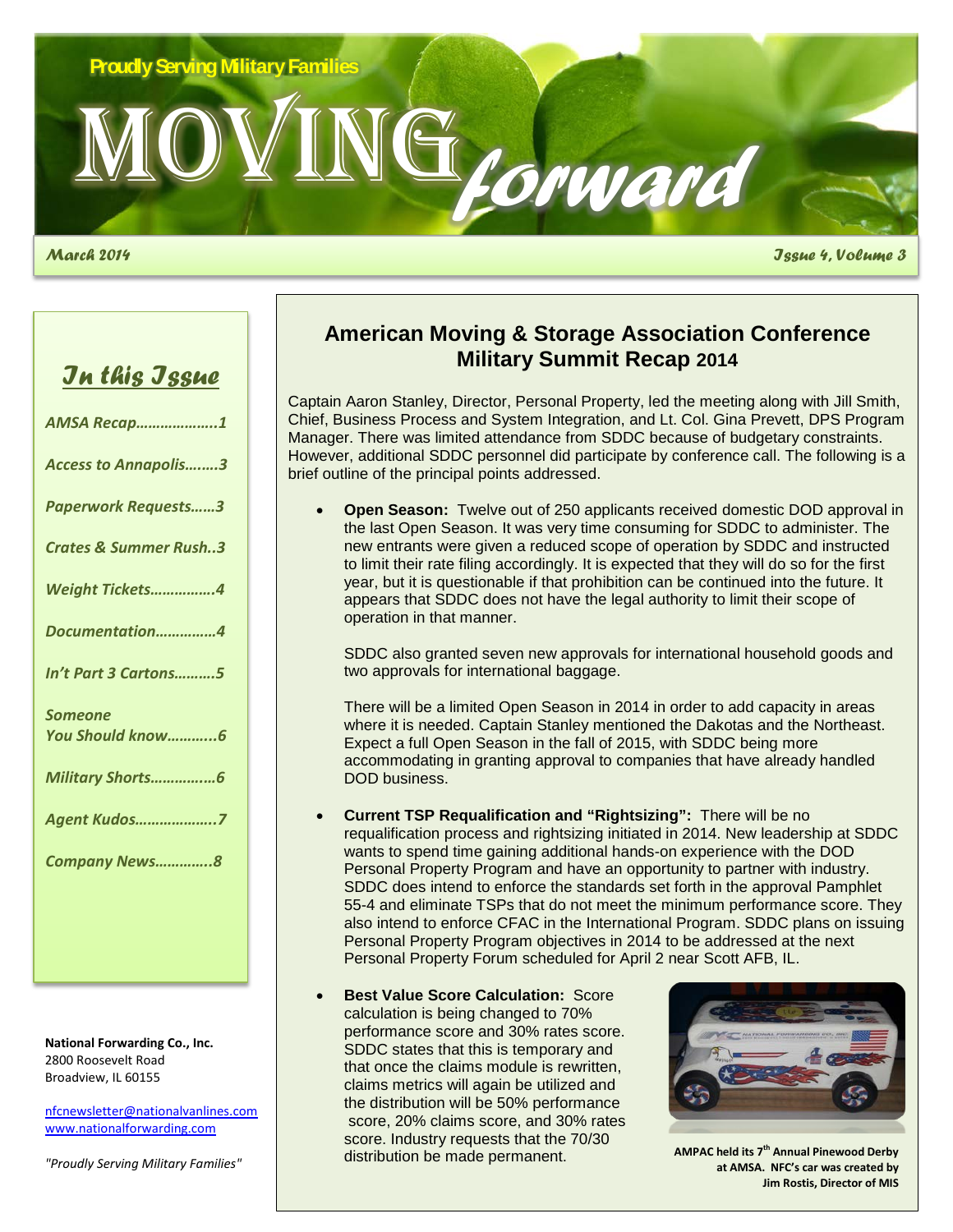# **MOVING** *forward*...2

### **AMSA Military Recap…continued**

volume 2.

- **Customer Satisfaction Survey Security Issues:** SDDC has been advised there is a security risk to the link that is sent in the email to military service members reminding them to complete their survey. We were advised the link would be disabled and service members would not be able to log into DPS to complete their survey on the website. SDDC has been considering utilizing Survey Monkey instead. We have concerns about the utilization of Survey Monkey and the tremendous impact on response rates for survey completion. Based upon reports from our associations, it appears the link will remain available until at least May, and military service members will still be able to sign on to the website to complete their survey, and Survey Monkey will not be used. Service members will still be able to contact the Help Desk to complete their survey via phone.
- **Rate Filing:** Rate filing has been changed to provide for the submission in the Domestic Program of peak and nonpeak rates. However, the seasonal rate adjustment has been eliminated. A general price adjustment of 1.56% has been approved. Note: Round 1 of rate filing has been completed, but there have been some program issues that need to be addressed. The schedule is being delayed.
- **Peak Season:** Unlimited refusals will begin with shipments picking up May 15 through July 31. The short fuse rules are being expanded beginning June 16 and ending July 4. Weekly teleconferences with industry will begin on May 5.
- **Pro Gear:** Beginning May 1, pro gear will be limited to 2000 lbs. Spouse pro gear will be limited to 500 lbs. If constructive weights are needed, they will be based upon 7 lbs. per cubic foot. Go to our website [www.nationalforwarding.com](http://www.nationalforwarding.com/) for detailed information.
	-
- **New DPS Contractor – CACI:** CACI was awarded the DPS contract on October 15 with takeover scheduled for December 1. The takeover has been delayed, apparently because of issues with the previous contractor.

**Shuttles:** GSA will continue to scrutinize and, when appropriate, issue Notices of Overcharge pertaining to shuttles that it feels were either not performed or were not necessary. Specific guidelines were issued which were addressed in our last newsletter, issue 4

• **DPS Release 1.6:** Invoicing issues experienced as a result of the above release have pretty much been alleviated, although

there are still some sporadic problems.

### **National's booth at AMSA , in San Diego, CA**

- **DOD Budget Cuts:** SDDC is required to cut its budget by 25%. They will accomplish this goal in part by eliminating the Regional Storage Management Offices and concentrating their functions out of Scott AFB, IL by the end of this year. There will be fewer inspectors to approve warehouse facilities. Expect SDDC to call upon PPSOs to help inspect and approve facilities.
- **California Air Resources Board (CARB) Regulations:** Approximately 20-25% of domestic shipments move in or out of the state of California. Equipment must meet CARB requirements in order to operate within the state. Companies providing service within the state of California must ensure they meet these requirements.



**Left:** Cheryl Garamoni, Kevin Spealman, Sue Staszewski, & Jill Finnigan

**Right:** *Storage Wars* star Dave Hester & Eileen Sherman

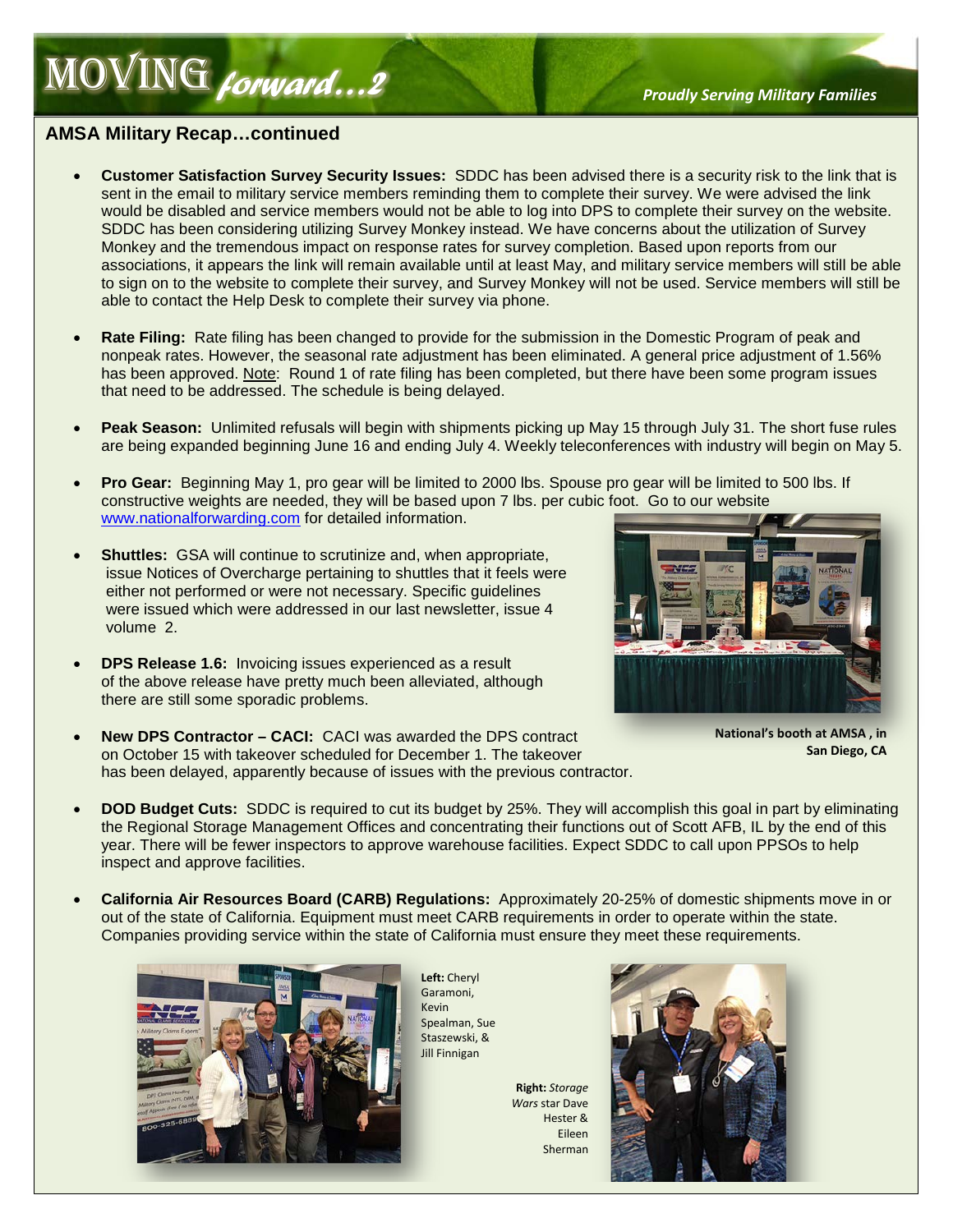# moving *forward…3 Proudly Serving Military Families*

## Contractor Access to USNA Annapolis, MD

Recently some of our packing and hauling agents have been having issues with access to service shipments on base at Annapolis. You should not have a problem getting on base if you have a TWIC card (Transportation Worker Identification Credential). If you do not have a TWIC card, Harry McCord, Director of Personal Property, requests that our agents fill out a C-for[m found here](http://www.cnic.navy.mil/content/cnic/cnic_hq/regions/ndw/installations/nsa_annapolis/om/security/Pass_and_ID_Office/_jcr_content/par1/pdfdownload_0/file.res/Contractor_ID_VehiclePassDataSheet_MAR13_Encl6.pdf) for each employee that needs access to the base. **The form must be emailed to Mr. McCord and cc'd to his assistants.** Mr. McCord signs off on each of the forms that are submitted and they are then sent to security for a background check and approval. This can take anywhere from 24-72 hours and possibly more depending on the individual requesting clearance.

Once clearance has been approved or denied, Mr. McCord will reply to the email sent to submit the form with the results. When clearance has been approved that person will have clearance for up to 60 days. A new list of cleared people comes out each afternoon. The contact information for Annapolis is below:

Harry McCord: 410-293-929[9 hmccord@usna.edu](mailto:hmccord@usna.edu) Phil Shernofski: 410-293-1366 [shernofs@usna.edu](mailto:shernofs@usna.edu) Denise Stokes: 410-293-1361 [stokes@usna.edu](mailto:stokes@usna.edu)



### *Proper Paperwork Protects*

Say that three times fast! The truth is we keep seeing some of the same issues, so please review the following and do a training session with the employees at your company that deal with these paperwork functions.

- **Hardware** if there is no parts box, and you're receiving a shipment where the hardware isn't visible to you, ask the driver to show you where it is. Unless it is written up as short on the paperwork, the last handler of the goods is generally liable, and it's a 100% charge back. We all need to do more to prevent situations involving missing hardware, because it's a score killer!
- **HV/HR Inventory** remember if you are the packer, that it is not just high value items that need to be recorded but high risk as well, like CD's and electronics. It protects us and the customer. Please meet with your delivery crews, and make sure that they know that unpacking HV/HR items is mandatory, since we need the customer's initials by each item on the HV/HR form. The far right column exists solely for these initials, and it doesn't helps us if it's not done properly.
- **Descriptive Inventory** Mark contents of cartons clearly and as descriptively as reasonably possible on the inventory. Remember, anything you can do to make things easier on the customer will get us a better score, and this is a complaint that we hear time and again. We suggest that you go over the more common items with your crew, and explain exactly how they are to inventory certain items – and make it descriptive. Including both the item description and the room it is in, for example, will benefit the customer.
- **Loss and Damage at Delivery** Please remember that the bottom right of the Loss and Damage at Delivery form (1850) should include this information for any National Forwarding or Affiliates' shipment (especially the phone # and email).

National Forwarding and all Affiliates c/o National Claims Services, Inc. 1225 Gardner Rd. Broadview, IL 60155 Phone: 800-325-6889 Email[: ncs@nationalvanlines.com](mailto:ncs@nationalvanlines.com)

On another note, please let us know if you are not receiving our email notifications. Our system automatically emails you copies of 1850/1851 with loss, and an advance copy of the actual claim in DPS. We can have these sent to any single email address, so just email us a[t ncs@nationalvanlines.com](mailto:ncs@nationalvanlines.com) if you don't think they are going to the right place.

## **Get t ing Ready f or t he Sum m er Rush…**

We are all looking forward to our peak season and with the new CARB rules in effect we might have to crate more jobs this year than in the past. We have code 2 rates on file and we will be asking agents to crate shipments when needed. Take this time to secure lift vans for the peak season use. We can always order crates when needed, but this takes up valuable time and could delay deliveries. Please reach out to local agents and see if you can stock up. In addition, if you have extra crates you would like to sell please let us know.

Thank you in advance for being so cooperative with our Operations Department when you are asked to crate a job. Keeping things moving and making the RDD is our goal for good service.

Our Military Families depend on speedy deliveries so they can get their new homes set up. Together we will make this happen!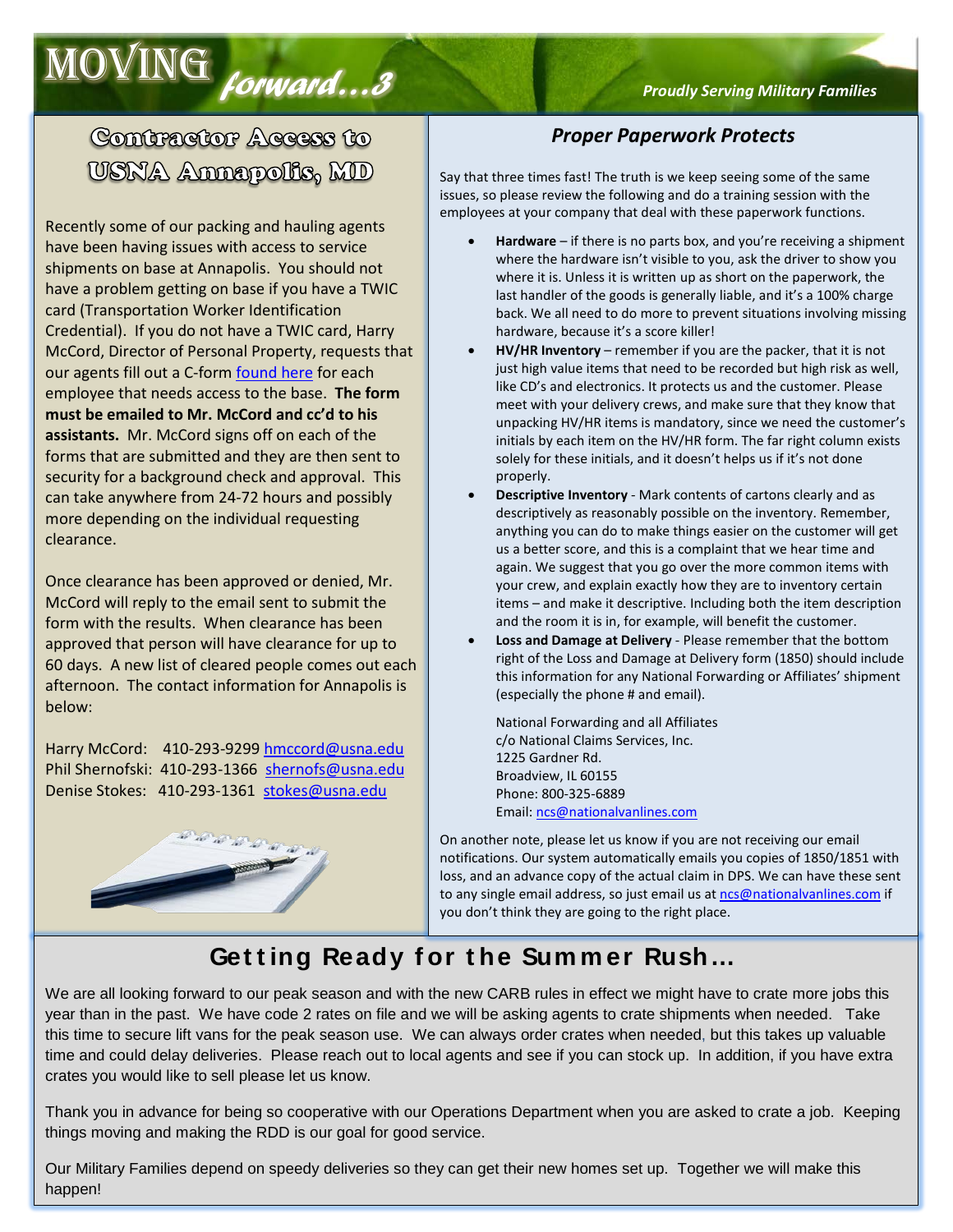## **Reminders: Weight Tickets**

Documentation is a critical part of every military household goods shipment. Quality documentation permits for accurate billing and most important, timely payment to the agents. The Defense Transportation Regulation (DTR) has strict guidelines for what must be contained on every weight ticket for it to be acceptable. Please see the DTR's guidelines below.

Weight tickets must contain all of the following information:

- 1. The complete name and location of the scale;
- 2. The date the weight ticket was taken;
- 3. Identification of the weight entries (tare, gross and/or net weights);
- 4. Company or TSP identification of the vehicle;
- 5. Shipper's last name as it appears on the GBL; and
- 6. The National Forwarding bill of lading or registration number.

**Haulers:** National Forwarding requires that weight information is submitted within three (3) working days of shipment pickup. The weight information includes gross, tare and pro-gear totals. Weight information should be submitted to <u>originweights@nationalvanlines.com</u> or can be called in to NFC Operations – (800) 323-9125.

**Origin Agents:** Weights must then be submitted within seven (7) working days along with all other origin documentation to the Origin PPSO.

**Don't Forget:** Shipments weighing 1,000 pounds or less may be weighed on a certified platform or warehouse scale.

**Weight Ticket Myth**: NTS shipments do not require a weighting **--- FALSE**! All DPS shipments must be weighed at origin upon pickup.

**Using Your Camera Phone to Submit Weight:** Camera phones are great for communicating weight ticket totals on a shipment. However, most camera phone pictures are not useable for billing purposes because the picture is not complete or the quality is not acceptable. Please be prepared to provide scanned or faxed copies of weight tickets in these instances.

**Reweighs:** Haulers and Drivers must be aware that all DP3 Shipments can be requested for reweigh by the service member or the PPSO. If a reweigh is requested, please be prepared for the reweigh to be witnessed by the PPSO, Service Member, or both parties.

## **Reminders: Documentation**

Documents must be sent to the origin base within **seven** workdays after a shipment has picked up. NFC requests all agents servicing National Forwarding or Affiliate shipments to send the documents to the base. Documents, GBL number and customer name should be listed on the subject line. A list of the bases email addresses were sent to agents in February. If you need another copy of the list, please contact Agency Development at 800-323-9125 or check the home page of our website www.nationalforwarding.com.

Base papers include a copy of the GBL with weights filled in (don't forget pro gear!!), a copy of the weight tickets, a copy of the DD619 (if used) and a copy of the inventory (including the HR/HV).



moving *forward…4 Proudly Serving Military Families*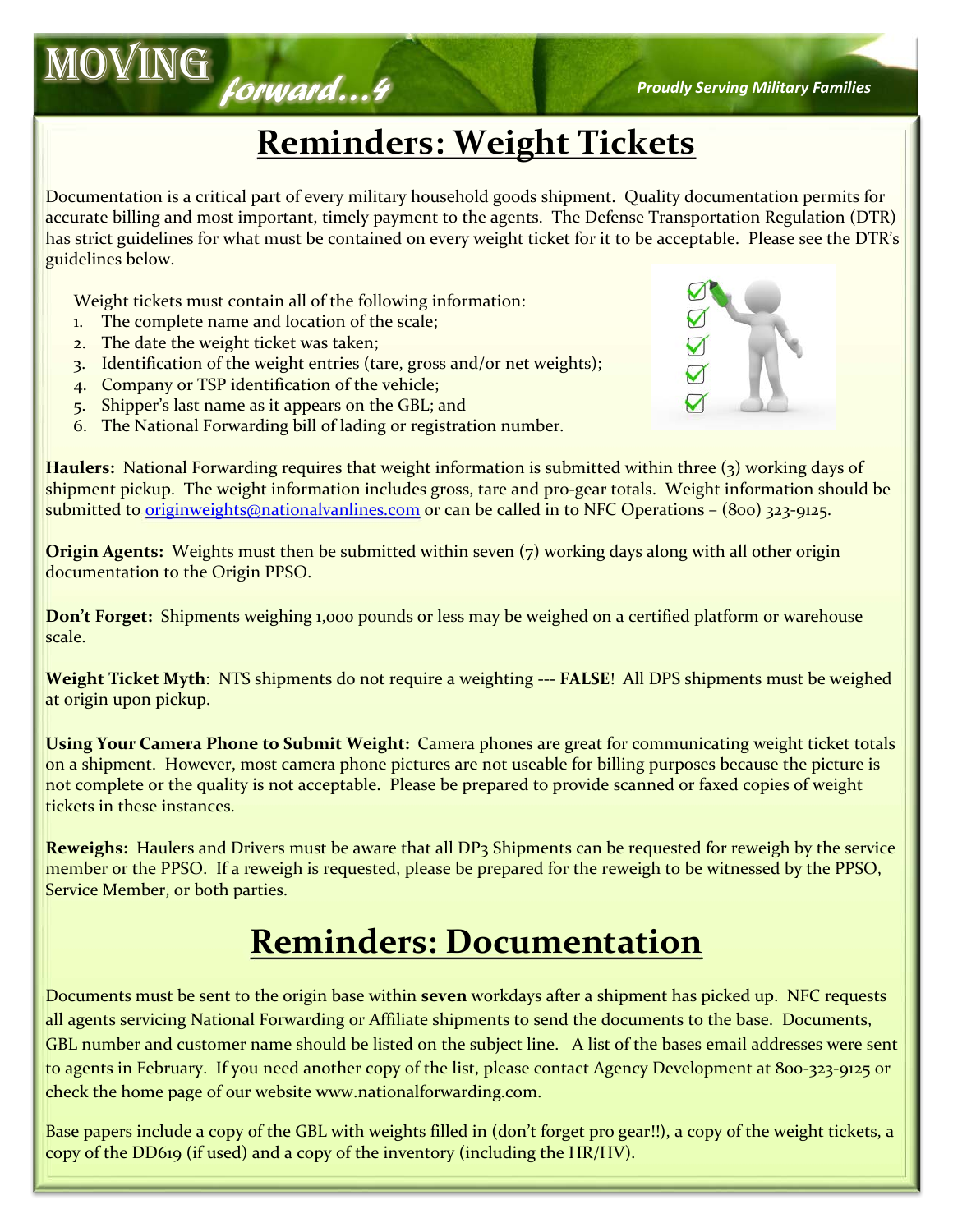## National Van Lines International Part 3: Cartons

*This is part 3 in a 4 part series on International Packing and Loading.*

Always use common sense in packing cartons. Do not pack heavy items with crystal or china. Heavy books, plaques or trophies should not be packed within furniture. Also, do not pack pointed or sharp items with clothing or linens. Never use clothing or linens as packing materials. The heaviest items should be packed at the bottom; breakable and fragile items on the top.

The following items must be packed into cartons: electrical equipment, kitchenware and linens. Electrical equipment and other items such as stereo equipment may be packed in the original manufacturers' cartons, if they are in sound condition. Be sure to record serial numbers from these items on the inventory. Kitchenware and other sharp and irregularly shaped items should be wrapped and placed in cartons. Linens, draperies and towels should be packed into cartons, unless they can be safely bundled and placed in drawers, chests, dressers or other natural containers.

In order to pack as much as possible in the least amount of space, you will want to use bundles of soft items to fill voids, or natural containers, such as the space between chair legs, inside cabinets, etc. Once this space is filled, thoroughly wrap the item with paper pads. You can also use a carton or cardboard to wrap furniture. Use laydown wardrobes and stay away from 4.5 and 6.0 cube cartons.

Avoid the use of large cartons which can lower your density factor. Books should be packed into rows by similar size, preferably two rows high, with cardboard separators between each layer. China, crystal and other breakable items should be wrapped and packed into dish packs.

Clothing should be packed in flat (lay down) wardrobe container (domestic upright wardrobes can be used if requested by the consumer, but they are not recommended), wrap hangers separately and provide special care to delicate or expensive clothing that might require special handling or packing.

Mirrors and paintings should be wrapped into wooden fiberboard or wooden crates. With no more than 4 items being packed into any one carton, each item should be separated by a cardboard divider. Heavy items that could cause damage to other crated items should be packed separately. All crates should be pre-built, based upon measurements taken during the pre-move survey.

Mattresses and box springs should be packed in new materials and sealed at the residence. Lamp shades, toys and ornamental decorations should be wrapped in new materials and placed in cartons with adequate cushioning to prevent shifting and rubbing. Soft, light pillows, blankets and soft bundles may be packed in and around them to add cushioning.

If rugs and carpets will not fit into external shipping containers without folding or bending, they will need to be rolled and placed into rug cartons/crates. These items will need to be wrapped to protect against humidity.

**Call 800-323-1963 or 708-450-2941 for your next international quote.**

**By Land, By Sea, By Air…Anywhere!**



# MOVING<br> *Forward...5 Proudly Serving Military Families*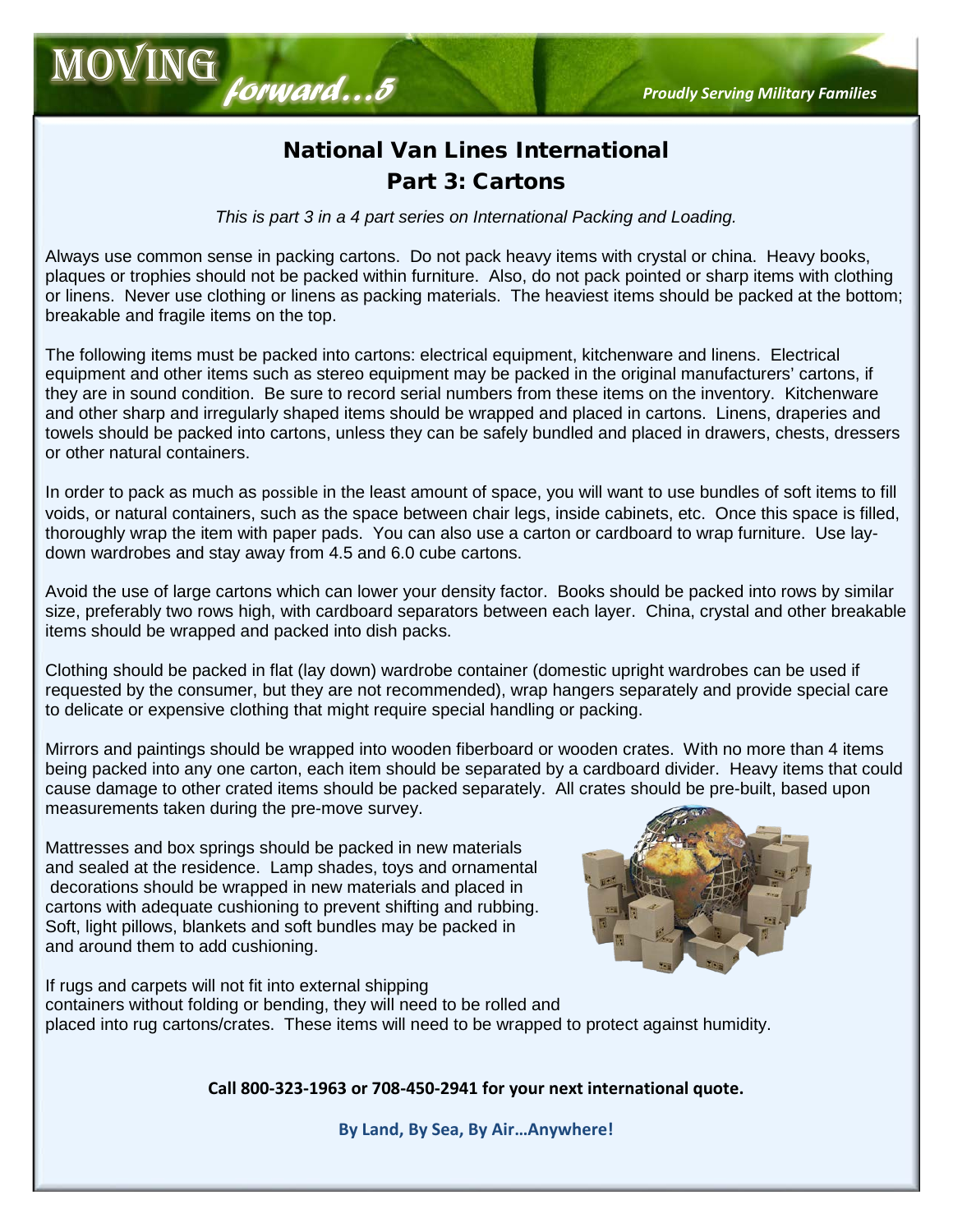moving*forward…6 Proudly Serving Military Families*

# *Someone you should know…*

*National Forwarding Co., Inc. welcomes back former employee Jill Finnigan to our International Division. We asked her some questions on what she's been up to.*

### **When did you start at National and what have your duties been?**

I began my career at NFC in 1999 working for Eileen Sherman in operations. When National Forwarding Co., Inc. took over the international division I knew that's where I wanted to work. I decided to take an import/export class at community college, and subsequently, asked Sue Staszewski if she would consider putting me on her team. Within a couple of months I transitioned over to the international division. I worked in the division for 5 years managing mostly the commercial COD sales and operations, and also helping with military and GSA when needed.

In January 2007, I left National to work for a large Allied agent in the Chicago area. My focus there was national accounts sales and international sales. Working at the agency level was an invaluable experience. I came to know firsthand how an agency runs and the challenges that they face. It was a real eye-opener that gave me a new perspective on what an agency is up against on a daily basis. And, because at the agency level you pitch in wherever needed, I learned domestic interstate, intrastate, local, and O&I, and many other aspects of the moving business too numerous to list here.

In August of 2013, I was presented with an opportunity to return to National. I was thrilled with the prospect of coming back to NFC with all of the new knowledge I had acquired. It was perfect timing; and I believe, a perfect fit. Last September, I took charge of the position of Director of Sales and Operations – international division.

### **What is the most challenging part of your job?**

The most challenging part of my job is finding agents that are qualified, and who want to do international. We are constantly on the lookout for agents that have knowledge and experience with the requirements of international shipping. My goal is to find good qualified agents in every market who we can count on for consistent quality service. If anyone is interested in doing, or learning, international shipping, I urge them to contact me at [jill.finnigan@nationalvanlines.com](mailto:jill.finnigan@nationalvanlines.com)

### **What is something fun or interesting about your job?**

The most interesting part of my job is working with people from literally every corner of the world. The most fun is attending the annual International Association of Movers (IAM) conference every October. This is our opportunity to meet with all our overseas partners from all over the world in one place! It's very exciting- and it really does give me pause to be able to experience the interconnectedness of everyone.

### **What do you do for fun?**

For fun, I study and practice yoga daily, and I read and learn as much as I can about diet and nutrition. I am a certified yoga teacher and I teach a yoga class once a week at a yoga studio in my community. I love to cook and read whenever I get the opportunity. My husband and I are trying our hand at a vegetable garden this year which should be fun! Our 4 children are all grown and on their own. I would love to travel and visit some of the places that I help others move to!

## **MILITARY SHORTS…**

- **Chief of staff, Army announced Brig. Gen. Susan A. Davidson, commander, Defense Logistics Agency-Distribution, Defense Logistics Agency, New Cumberland, Pa to commanding general, Military Surface Deployment and Distribution Command, Scott Air Force Base, IL.**
- **President Barack Obama nominated Air Force Gen. Paul J. Selva to relieve Air Force Gen. William M. Fraser III as commander, U.S. Transportation Command. Selva currently commands USTRANSCOMs air component, Air Mobility Command. Confirmation will be in April.**
- **The Army is recommending another round of BRAC –( base realignment and closure) for 2017. Details will be presented to Congress in the form of draft legislation most likely in April.**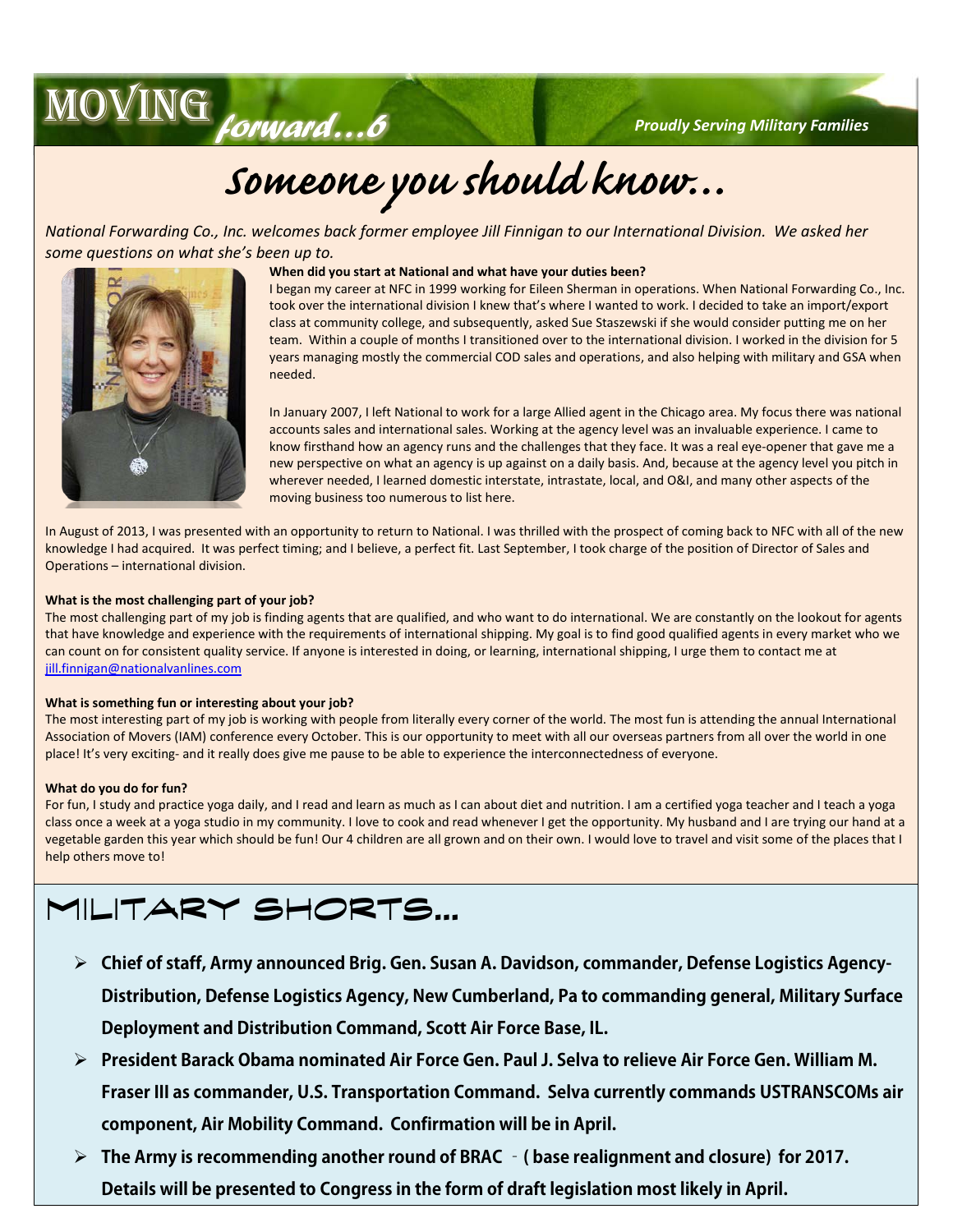## **WHAT OUR CUSTOMERS ARE SAYING POSITIVE CUSTOMER SATISFACTION SURVEYS**

 *The driver, Harvey, was a GREAT GREAT AWESOME GUY!!!* -Hauling: National Van Lines Agent, Metro Moving and Storage, Littleton, CO

 *I have PCSed 7 times in the Army, and this was the first time that I have not had to file a claim. They were professional and caring throughout the process. Hill Moving Company exceeded the standard in all aspects of household goods shipping.* -Origin & Hauling: Hill Moving Services, Inc, Poulsbo WA

*Everyone was professional and quick. Had a great move. Requested the name of the movers so I could ask for them again*. -Origin & Hauling: Tanner Van Lines, Richmond VA

## **Movers with Big Hearts Help Navy Vet with ALS**

George Sasse used to be a warrior on the water, but now, this Navy veteran is struggling to navigate life with ALS. The former Naval Special Warfare SWCC boat operator was just starting out in the fight against ALS, also known as Lou Gehrig's disease.

In the past few months, though, George's condition has grown more complicated.

"He doesn't have use of hands anymore–he uses his feet to talk," said Laurie Sasse, George's wife. "Getting around is not easy…sleeping on the same floor would be nice. He's downstairs, I'm upstairs." Because of George's limitations, his wife Laurie had to make a tough decision.

"Now we are moving," said Sasse. "Buying a new house was a better option, it has an open floor plan, and it's easier to get around." But there was one big problem.

"Money…a lot of money to move and I can't afford it," said Sasse.

Luckily, the family has some good friends who contacted NewsChannel 3. "Channel 3, you guys contacted Harrison's, and they are moving us today!" said Sasse.

Harrison's Moving and Storage, [of Chesapeake, VA] without hesitation, stepped up to help NewsChannel 3 take action for this family–free of charge.

"It was amazing when they called. We are going to be in a better place for him and we are going to be happy," said Sasse.

*Story courtesy of Laurie Simmons, WTKR Norfolk, VA <http://wtkr.com/2014/02/26/getting-results-movers-with-big-hearts-help-navy-vet-with-als/>*